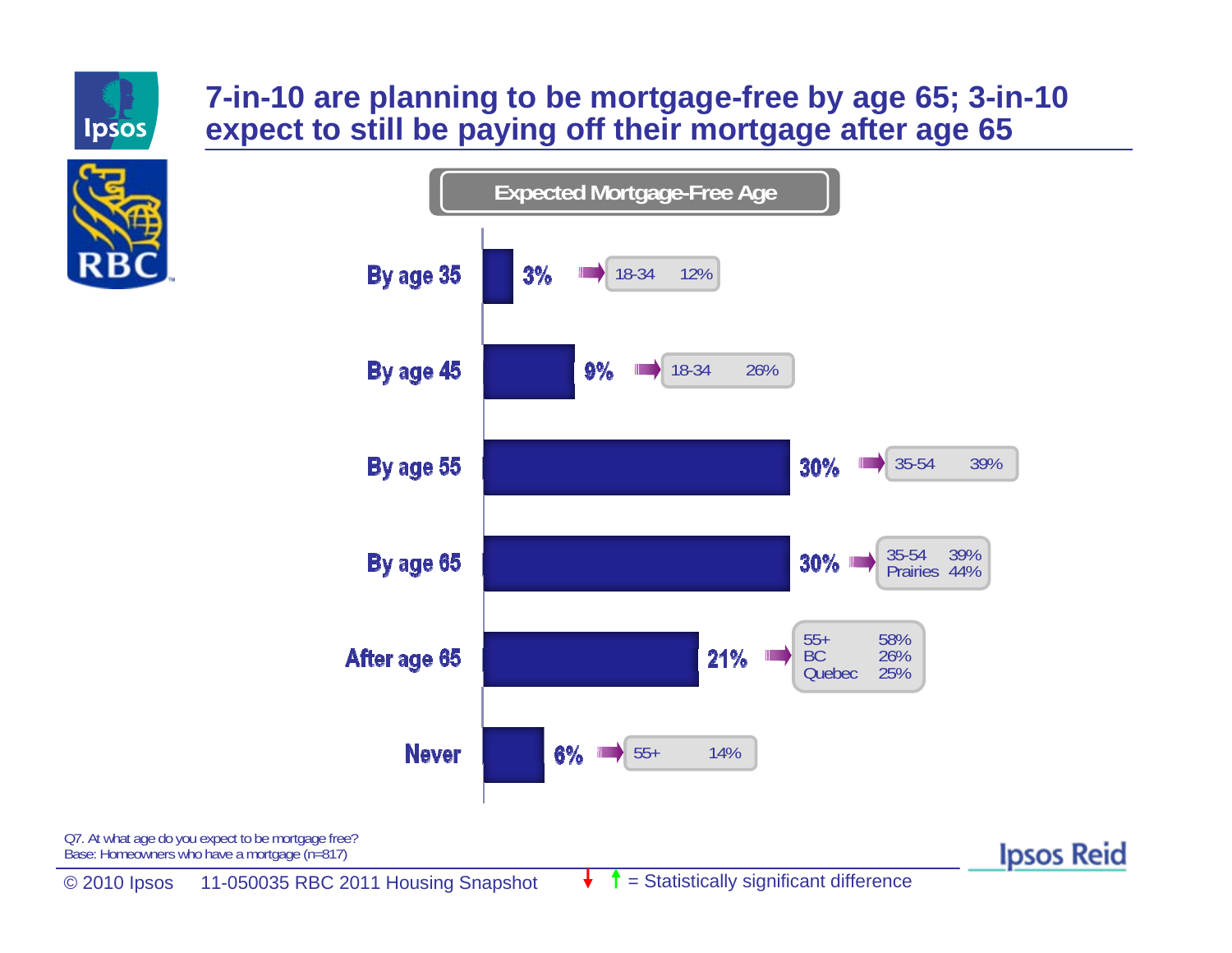

#### **One-third of mortgage holders have less than 10 years amortization left on their mortgage; one third of 55+ year olds have more than 16 years left**



Q6. What is the amortization period of your mortgage, that is when will your entire mortgage be fully paid off and you no longer need a mortgage? Base: Homeowners who have a mortgage (n=817)

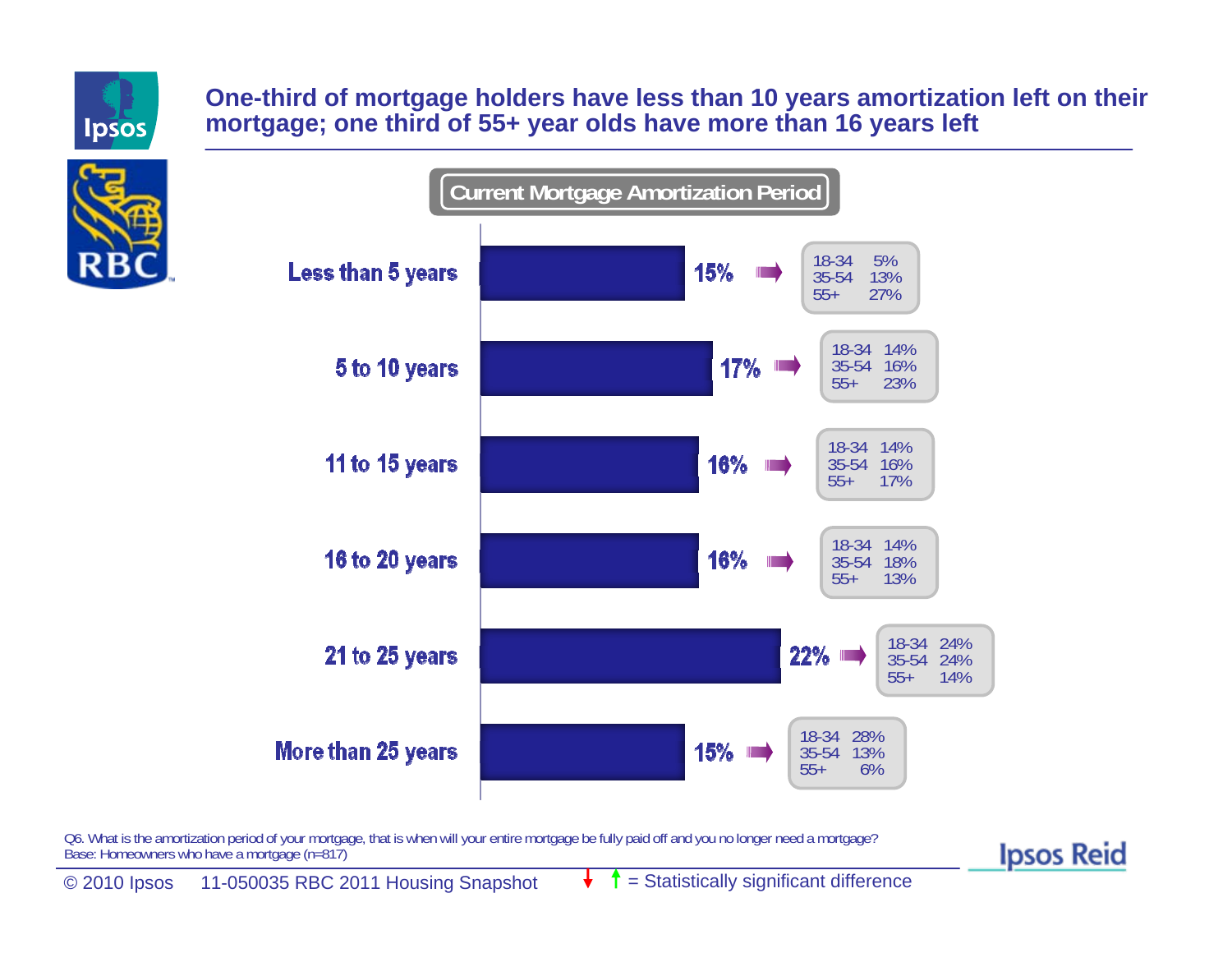

## **Half of Canadians think that interest rates will stay about the same in the next 6 to 12 months**



Q11. What do you think interest rates will do in the next 6 to 12 months? Base: All Respondents (n=2016)

**Ipsos Reid**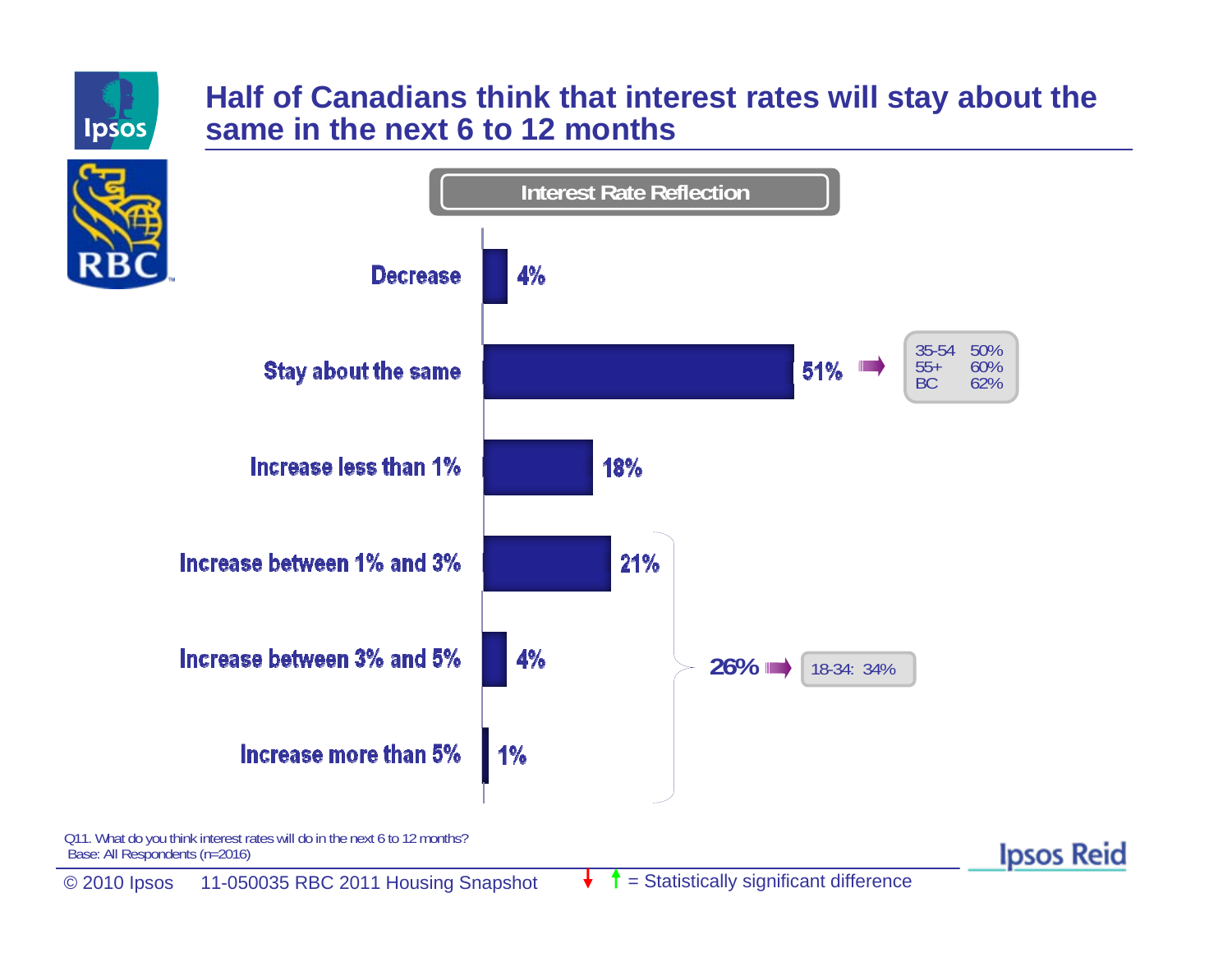

### **Low interest rate is the most important feature when choosing a mortgage, followed by accelerated and flexible payment options**



**Importance of Mortgage Features Top 2 Box % Low interest rate87% 3% 9%1%96%51%34%9%5%85%**18-34 91%**37%50%7%5%** Quebec 81%**88%**(low) **22%37%27%14%60%15%43%31%12%58%**18-34 64%**Very important Somewhat important Not very important Not at all important Ipsos Reid** 

**Accelerated payment options (increasing the number of payments (to weekly or biweekly) to reduce your amortization)**

**Flexible payment options (such as lump sum and double up payment options)**

**The option to use a home equity line of credit (a line of credit secured by your home) along with your mortgage**

**A hybrid mortgage that blends fixed and variable rates**

Q3 When choosing a mortgage, how important to you is each of the following features? Base: All respondents (n=2016)